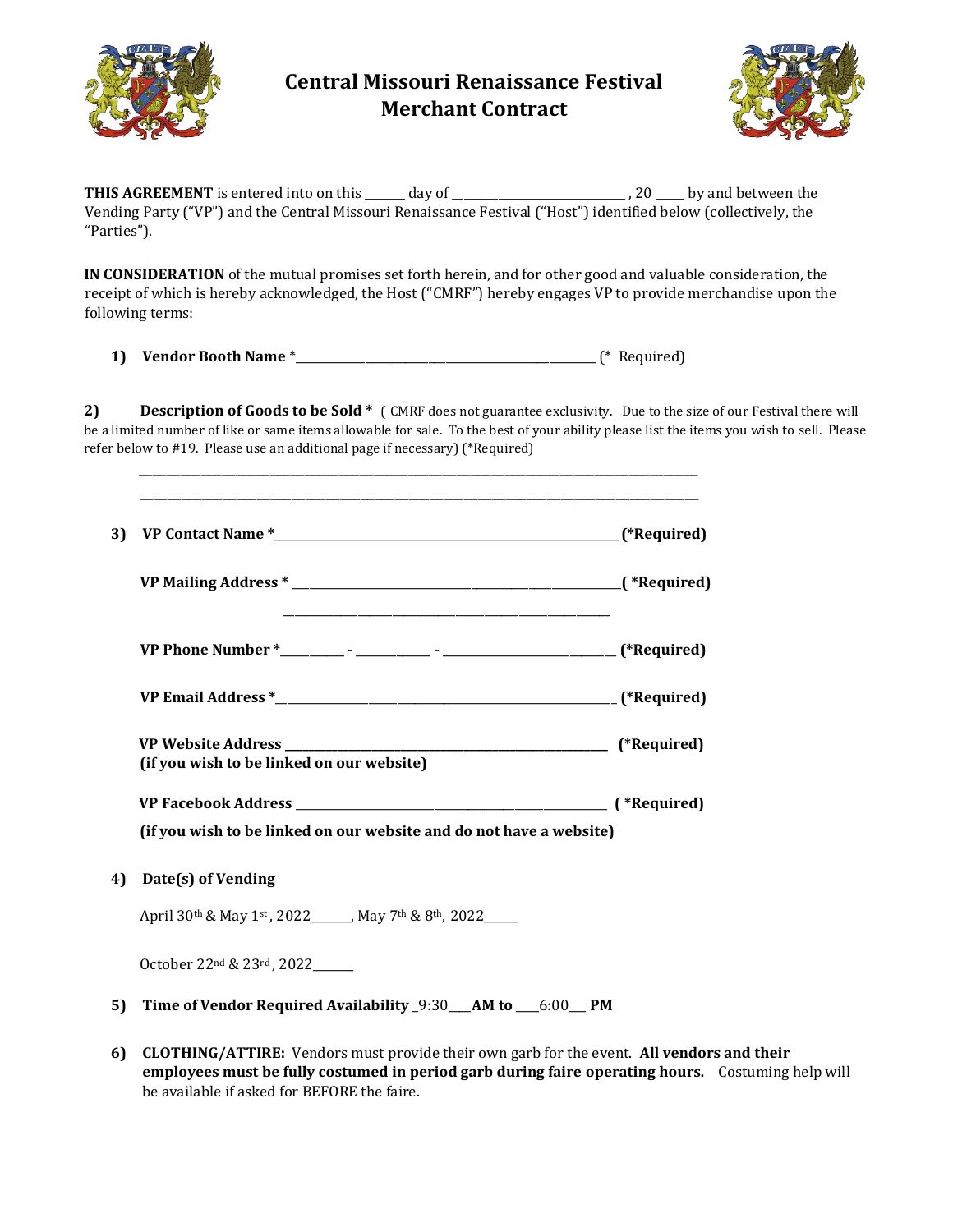**7) Description of tent**: (plastic/canvas, EZ Up/Non-Traditional, medieval pavilion,

other\_\_\_\_\_\_\_\_\_\_\_\_\_\_\_\_\_\_\_\_\_\_\_\_\_\_\_\_\_\_

Dimensions (in feet) Include the ropes in measurement: Frontage: \_\_\_\_\_\_Depth: \_\_\_\_\_\_

**Vendor Frontage – 15' : For any additional footage over 15', an additional fee of \$1.00 per foot will be required.** 

**STRUCTURE INTERIOR, EXTERIORS AND DISPLAYS**: All participants are required to comply with the instructions given herein regarding construction and decoration of their structure in order to present a Medieval/Renaissance feel (booth, tent, pavilion or cart).

- Structures should be constructed of wood, wood lattice, shingles, canvas or woven natural-fiber fabrics, i.e. unbleached muslin, burlap, canvas, cotton, duck.
- No uncovered plastic shade covers or tarps, if it looks shiny, it must be covered on top and underneath.
- Non-Traditional tents are allowed, we wish to maintain an old world feel and your participation in this will help greatly. This can be done by simply wrapping metal poles with fabric or flower/ivy garland. We have a number of pictures available to help you achieve your look.
	- Vendors must have a sign with their booth name on it, such as a chalkboard sign, pennant, banner, etc. We encourage you to display your signs outside of your booth.
- **8) Permits** VP warrants and represents that it has obtained all approvals, permits, licenses, and/or variances necessary for selling of specified goods.
- **9) Insurance** All vendors must provide proof of insurance and add Central Missouri Renaissance Festival as an additional insured**: 1 million occurrence and 2 million aggregate Physical address: 4274 County Rd 220, Kingdom City, MO 65262 Mailing Address: PO Box 355, Holts Summit, MO 65043**
- **10) Fire Extinguishers** are required for all vendors.
- **11) Vending Fee** VP shall make payment to the Host a Vending Fee of \_\_\_\_\_\_\_\_\_\_\_. Vendor space is only guaranteed once payment has been received. Vendor fees may be made by cash, check, money order or **\*** credit card (PayPal invoice).

## **Vendor Frontage – 15' : For any additional footage over 15', an additional fee of \$1.00 per foot will be required.**

**Vending fee schedule is: \$80-70-60 for each weekend you register before January 1, 2022 January 1- March 1, 2022 fees are \$85-75-65 March 2 - April 1, 2022 fees are \$90-80-70 \*\*\*\*April 1, 2022 is cutoff date for Spring events\*\*\*\*\*\*\***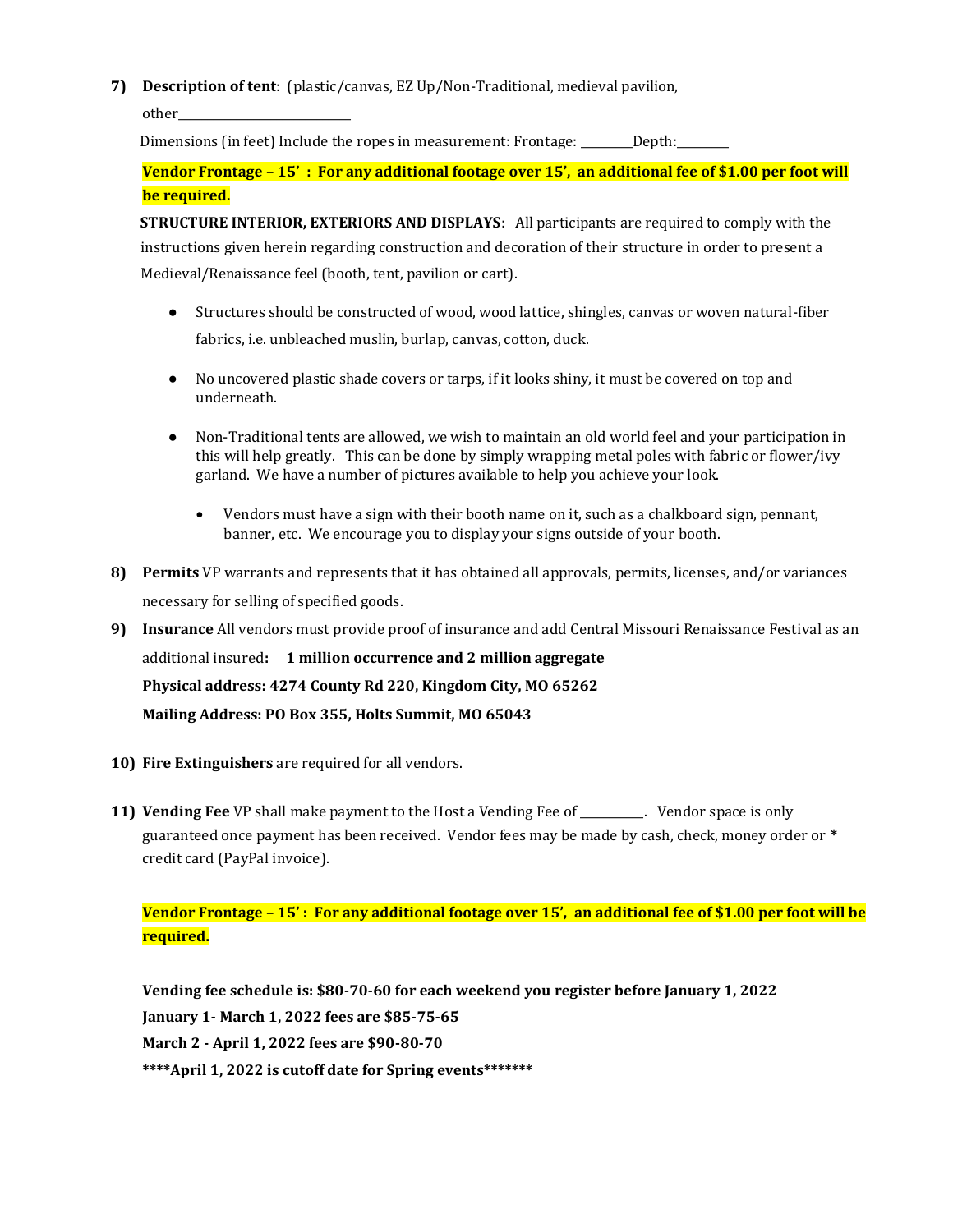- **12) Food Vendors** are required **to pay \$60.00 vendor deposit which will be applied to the** \_\_\_\_\_\_% of gross sales. Food Vendors will be expected to comply with all Food Handler State and County Codes. Callaway County Health Departmen[t https://callawayhealthdepartment411.wordpress.com/upcoming-classes/](https://callawayhealthdepartment411.wordpress.com/upcoming-classes/)  573-642-5750
- **13) Alcohol Vendors** are required to pay \$60.00 vendor deposit which will be applied to the \_\_\_\_\_% of gross sales. Alcohol Vendors will be expected to comply with all State and County Alcohol Vending Codes. \*Payment shall be a check or money order and shall be paid to: *Central Missouri Renaissance Festival*
- **14) Promotion** Host shall be responsible for promotion of the Event. VP shall provide CMRF with a press kit and camera-ready copies of VP promotional materials for reproduction on website and promotional fliers, if VP so chooses.
- **15) Security** Host shall not be held liable for loss, damage, or theft of VP products and equipment.
- **16) Termination** Either Party may refuse or terminate the Vending Agreement due to violation of any law or regulation by the other Party, or any situation that the Party reasonably believes may be hazardous to any person or property.
- **17) Accommodations** Host shall provide each member of VP with:
	- **1 Drive on pass per vendor**. ( we understand that sometimes things warrant exceptions, so it will be by " case by case" on allowance of more drive on passes if needed)
	- **2 Vendor Passes** for Merchandise Vendors( **additional passes can be bought for \$5 each**)
	- **4 Vendor Passes** for Food and/or Alcohol Vendors ( **additional passes can be bought for \$5**)
	- **4 promo tickets will be given for each weekend you vend**

**\*\*\*\*\*the vendor passes are good for the entire season\*\*\*\*\*\*\* Please hold onto them**

## **Would you like to be considered for the Kid's Quest?** Yes No

Kid's Quest has changed this past year. We will be providing a leather medallion that kids will add charms to supplied by the vendors that want to participate. The charms can be something you buy or make but we would love for you to have them be something that represents your booth or encampment.

Once they have received all the tokens/charms, they present it to the King and Queen for a coronation/knighting ceremony. In years past we have added all that marked yes but this year we will be limiting it. So please apply early if you are interested.

**We are discouraging camping on site as we do not want open fires anymore. If you want to stay in your tent/booth please let us know prior. Please consider using Hanson Hills Campground instead. Info is below.** 

*Full service camping amenities are available at: Hanson Hills Campground, 3643 County Rd 221, Kingdom City, MO 65262, (573) 642-8600*

**18) Cancellation** If VP provides written notice of cancellation of this Agreement to the Host Contact at the address listed below, by the following dates, the Parties shall promptly take the following actions: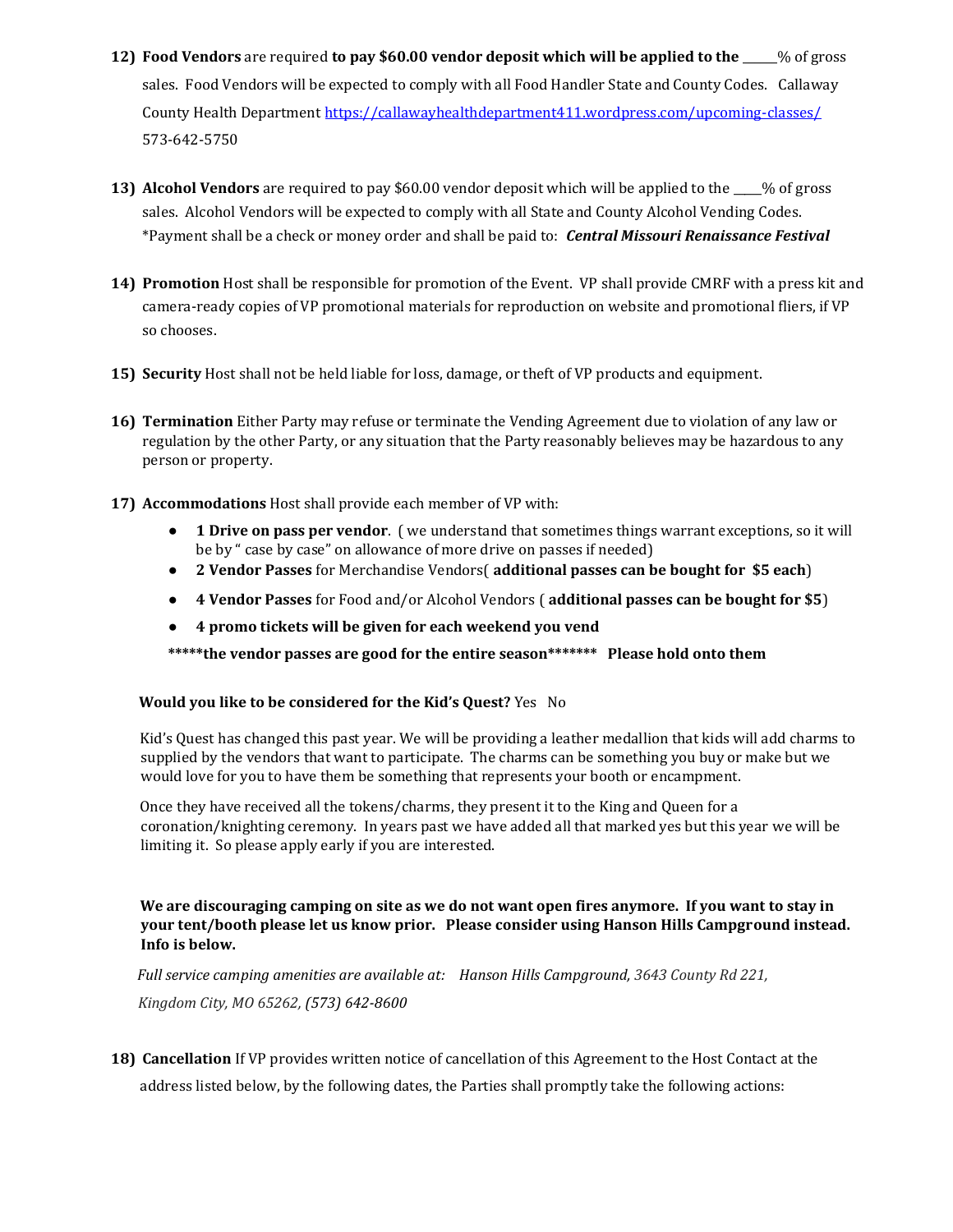| Date VP provides written notice of Cancellation | <b>Action Required</b>                                     |
|-------------------------------------------------|------------------------------------------------------------|
| At least 120 days before the Date of Event      | Host promptly returns the entirety of the<br>Deposit to VP |
| At least 60 days before the Date of Event       | Host promptly returns 50% of the Deposit to<br><b>VP</b>   |
| Less than 60 days before the Date of Event      | Host returns none of the Deposit to VP                     |

The obligations of the Parties shall be excused by detention of key personnel by sickness, accident, riot, strike, epidemic, act of God, Force Majeure, or any other legitimate condition beyond the control of obliged Party. If such circumstances arise in the case of VP, Host shall refund the Deposit to VP at Host discretion. If such circumstances arise in the case of the Host, Host shall, at its discretion, obtain a reasonably similar replacement venue available on the Date of Event, or shall comply with the notice of cancellation provisions described herein. Neither Party shall be liable for indirect, special, or consequential damages arising from any breach of this Agreement.

- **19) Merchandise** Host reserves the right to disallow the sales of **any product considered outside the realm of Renaissance Festival merchandise**. Due to the size of our Festival we will be limiting the amount of same or like items. **We require all vendors to list all of the types of product that will be sold during the Festival**. When listing, **please indicate hand crafted or purchased for resale**. Example: children's wooden sword - hand crafted, latex sword- retail. **Any items not listed at the time of the contract submission will be removed from the Festival. All product may be subject to approval by the Board of Directors of this organization.**
- **20) Public Persona** VP shall conduct themselves in all ways proper for a Renaissance Festival. During public interactions, barring an emergency situation, VP and all employees of VP shall speak, act, and dress in appropriate attire in association with the Renaissance and/or Fantasy themes of the faire. At no point shall VP use an electronic device (phone/tablet/etc.) in view of the public, except for swipe sales. Other modern day conveniences such as plastic bottles/coolers/etc. are highly discouraged for use and should be kept under cover of tables and/or behind tents out of sight of patrons. Tobacco usage shall be confined to pipes and backlot areas. These restrictions shall be enforced by Host during the entirety of the Festival's operating hours.
- **21) General** This Agreement will be governed by, and construed in accordance with the laws of the State of Missouri, without giving effect to the principles of its conflict of law provisions. The Parties to this Agreement agree and consent to the jurisdiction of and venue in the state or federal courts in Callaway County, Missouri in all disputes arising out of or relating to this Agreement. In the event that any provision of this Agreement is declared invalid or void by statute or judicial decision, such action shall not invalidate the entire Agreement. It is the express intention of the Parties that all other provisions not declared invalid or void shall remain in full force and effect. The failure by either Party to act with respect to a breach by the other shall not constitute a waiver of the right to act with respect to subsequent or similar breaches. This Agreement constitutes the entire Agreement between the Parties.